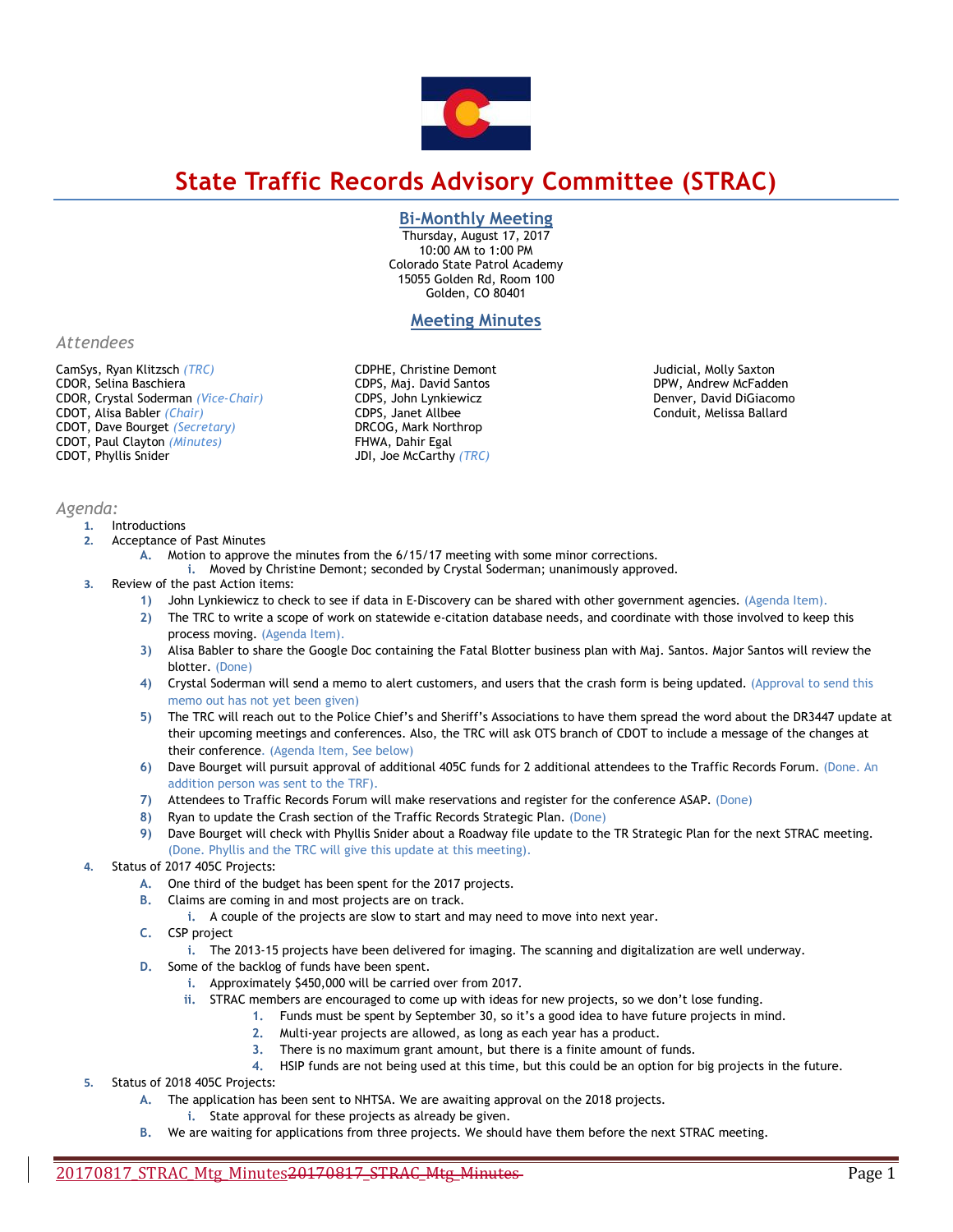- **C.** We can Expect \$630,00 in new funds from NHTSA
- **D.** Four new e-crash projects will be starting in the fall.
- **E.** Mario Ramos and Gina from NHTSA will be covering the duties for the recently retired Lesley.

#### **6.** New Projects Vote

- **A.** This agenda item was skipped, and not discussed at this meeting.
- **7.** DRIVES and E-Crash Update:
	- **A.** The backlog of records to be entered into DRIVES has been eliminated.
	- **B.** Grand Junction PD has begun submitting crashes electronically.
	- **C.** Douglas County Sherriff's Office is done testing but DRIVES has not yet received electronic reports.
	- **D.** Changes to the crash form (i.e. the DR3447) will have to be prioritized with the DRIVES phase 2 rollout (Sept, 2018).
	- **E.** April 15th, 2019 is the date when Colorado must adopt the new injury level definitions, from version 4 or 5 of MMUCC.
	- **F.** DOR is looking into missing data issues.
		- **i.** 30% of the missing data was already in DRIVES.
		- **ii.** The rest is coming in from DPD.
		- **iii.** CSP is also working on resubmitting approximately 2,000 missing records. This could include records from as far back as 2011.

#### Action Items:

- 1. CDOT will check to see if any of the missing records have come in from DOR recently.
- 2. CDOT (Tara) is checking to see if any other agencies are having problems with missing data.
- **8.** Statewide Fatal Blotter Update:
	- **A.** CDOT's OIT is currently working on the new Fatal Blotter.
	- **B.** A clarification is needed on the status of CSP's signatures. Major Santos is willing to sign them again if need be.

#### Action Items:

#### 3. Alisa to check on the status of CSP's signatures.

- **C.** If this project is successful, it could become a template for other forms (e.g. Truck escape Ramps)
- **9.** New crash report form DR3447, updates:
	- **A.** The finalized version of the form will be submitted to DOR once it is voted on and approved by STRAC.
	- **B.** DOR has to develop the form into a paper format.
		- **i.** The form must be checked for ADA compliance before it is rolled out.
	- **C.** The form should be checked for compliance with MMUCC 5.
		- **i.** Changes needed for compliance with MMUCC 5 may only be necessary to the manual, and not the form itself.
		- **ii.** It might be useful to see what other states are doing to become compliant with MMUCC 5.

#### Action Items:

- 4. The TRC will check the DR3447 to map it's compliance with MMUCC 5.
	- **D.** A vote at the next STRAC meeting should be sufficient for DOR's purposes.
	- **E.** Law enforcement agencies (LEA) may need the final version of the form before their vendors can begin the conversion.
		- **i.** Agencies that submit the largest number of crash records should get priority.
		- **ii.** The more changes there are to the form, the more time the conversion will take. This is why it's important to get the new form rolled out to Law Enforcement ASAP.
		- **iii.** TRC will provide the third newsletter to post on the STRAC website. 405C Funds may be available to help LEAs with the conversion.
		- **iv.** State funds may also be available, if a statewide project is involved.
	- **F.** DRIVES will be able to handle have both the DR2447 and DR3447 submitted at the same time.
	- **G.** We want a feedback loop built into the new form.
		- **i.** This would take the form of verifications built into the form itself, or an outside validation service.
			- **1.** DOR does not currently validate electronically submitted records.
			- **2.** All rejected paper records are treated the same regardless of their type (citation, crash, etc.). Therefore, there is no way to differentiate crash records from other.
			- **3.** DOR thinks that a 405C project may be able to help fix this.
		- **ii.** DOR could provide training support to LEAs, and the TRC will meet with LEA's trainers during the DR3447 rollout.

#### Action Items:

- 5. Joe McCarthy will send a copy of this presentation to Paul.
- 6. TRC will provide the third newsletter and CDOT will post it on the STRAC website.
- **10.** The 2016 Crash Data Issue was covered during the DRIVES and e-crash update (# 7 above).
- **11.** ATSIP Conference Calls
	- **A.** CDOT is now participating in these calls.
	- **B.** Topics include the TR Forum, the TR assessment, MMUCC etc.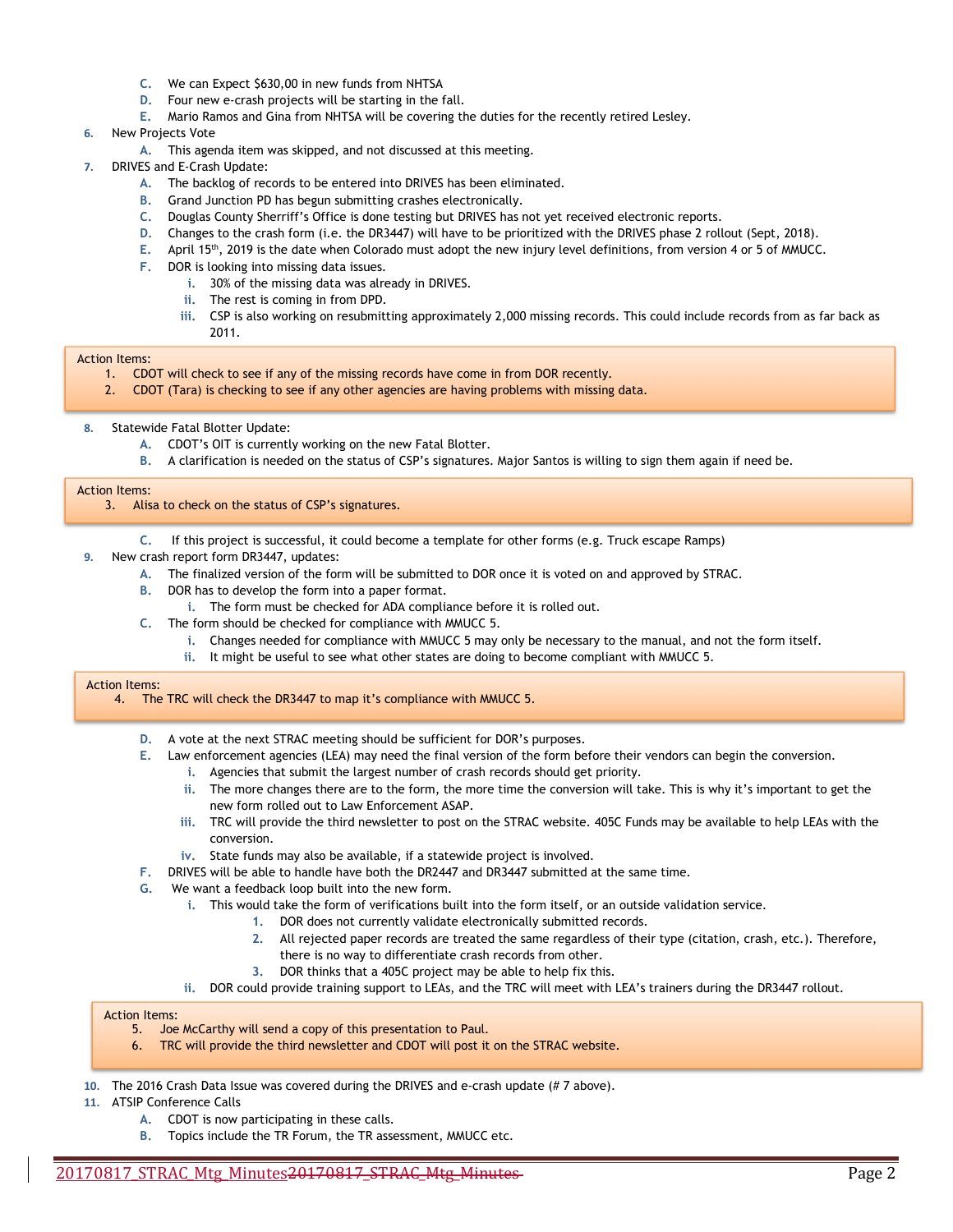**C.** A new person could be added to these calls; contact Selina at DOR.

#### Action Items:

- 7. The TRC will contact Rhonda to add themselves to these call.
- **12.** Traffic Records Forum Attendee Reports
	- **A.** STRAC would like a written report from each of the conference's attendees.
	- **B.** Christine Demont's Report
		- **i.** Learned a lot about the DRE program, and that drug data presents several challenges.
		- **ii.** Learned about linking crash data to hospitalization, seat belt, costs and other data.
		- **iii.** The CDC is putting together a manual on how to link different data sets.
		- **iv.** Driver inexperience leads to crashes.
	- **C.** Maj. Santos' Report
		- **i.** Also went to the DRE session.
		- **ii.** A roundabout and accident management class was very interesting.
		- **iii.** The Thin Blue Line class was about records management and how to leverage technology. The vender for this class will be meeting with CSP.
	- **D.** John Lynkiewicz Report
		- **i.** Enjoyed class on data integration.
		- **ii.** A class on a DUI program that submits to all state agencies.
		- **iii.** Mapping data.
		- **iv.** Michigan has a quality control program.
		- **v.** Connecticut has e-citation.
	- **E.** Selina Baschiera's Report
		- **i.** This conference was better than last year. Presenters focused on higher level data.
		- **ii.** Technology has improved for things such as interfaces for e-crash and e-citation.
		- **iii.** Drug data is changing so tracking it may take more time to accumulate data.
		- **iv.** CSP / DOR plan to reach out to e-citation venders.
	- **F.** Alisa Babler's Report
		- **i.** Was interested in incident management, to see how other states handle this issue.
		- **ii.** Wants to look at trends in drug data to see if we have the same trends as other states.
		- **iii.** Only 2 living drivers in fatal crashes that had drugs in their system, did not have pot.
		- **iv.** A vender provides trucking companies with on their drivers' compliance with CMV license compliance.
			- **1.** The cost for this service in Colorado is already so cheap, that it may not be useful in Colorado.
		- **v.** How will Colorado report on autonomous vehicles? This is a contentious conversation on the national level.
			- **1.** We will have to use officer opinion as to whether a vehicle is in autonomous mode or not. This could be something that is set during the vehicles registration.
			- **2.** Colorado is testing an autonomous crash attenuator truck.
		- **vi.** There was lots of rain.
	- **G.** Ryan Klitzsch's Report
		- **i.** Saw presentations on citations, crash forms and open ended TR Coordinating Committee.
		- **ii.** Colorado is way ahead of the nation on the DR3447 update.
	- **H.** Joe McCarthy's Report
		- **i.** A presentation on integration of data sets can sometimes lead to a reduction in data quality.
		- **ii.** Discussion on reporting the degree control of autonomous vehicles.
		- **iii.** VIN # may not give needed info since autonomous equipment can be added.
- **13.** Traffic Records Coordinator (TRC) Update:

**A.** At this meeting the TRC and Phyllis Snider will give an update on the Roadway System (goal # 6 in the STRAC Strategic Plan). The CDOT roadway file is currently compliant with federal requirements.

- **i.** (6.1)A new record management system is now in production.
	- **1.** The new system has some challenges that could cause delays.
		- **2.** A new update is coming soon to provide more data.
	- **3.** One performance measure date may not be achievable because of the backlog caused by the new system.
	- **4.** Numeric goals have been created.
	- **5.** Latitude and Longitude is being used for mile points.
- **ii.** (6.2)DTD needs more guidance on this objective. They are not sure who the Non-DOT users might be.
- **iii.** (6.3)DTD is still working on a formal work flow process.
	- **1.** A LEAN process will be applied to this with all stakeholders involved.
	- **2.** This should be ready before the next year.
- **iv.** (6.4)A data dictionary will be produced the processes of objective 6.3
- **B.** DTD will need DRIVES data before the Roadway process can be complete.
- **C.** E-Citation Discussion Survey showed 2/3 of responses dissatisfied with citation system. Most states have uniform citation

No clear opinion on where the database should live